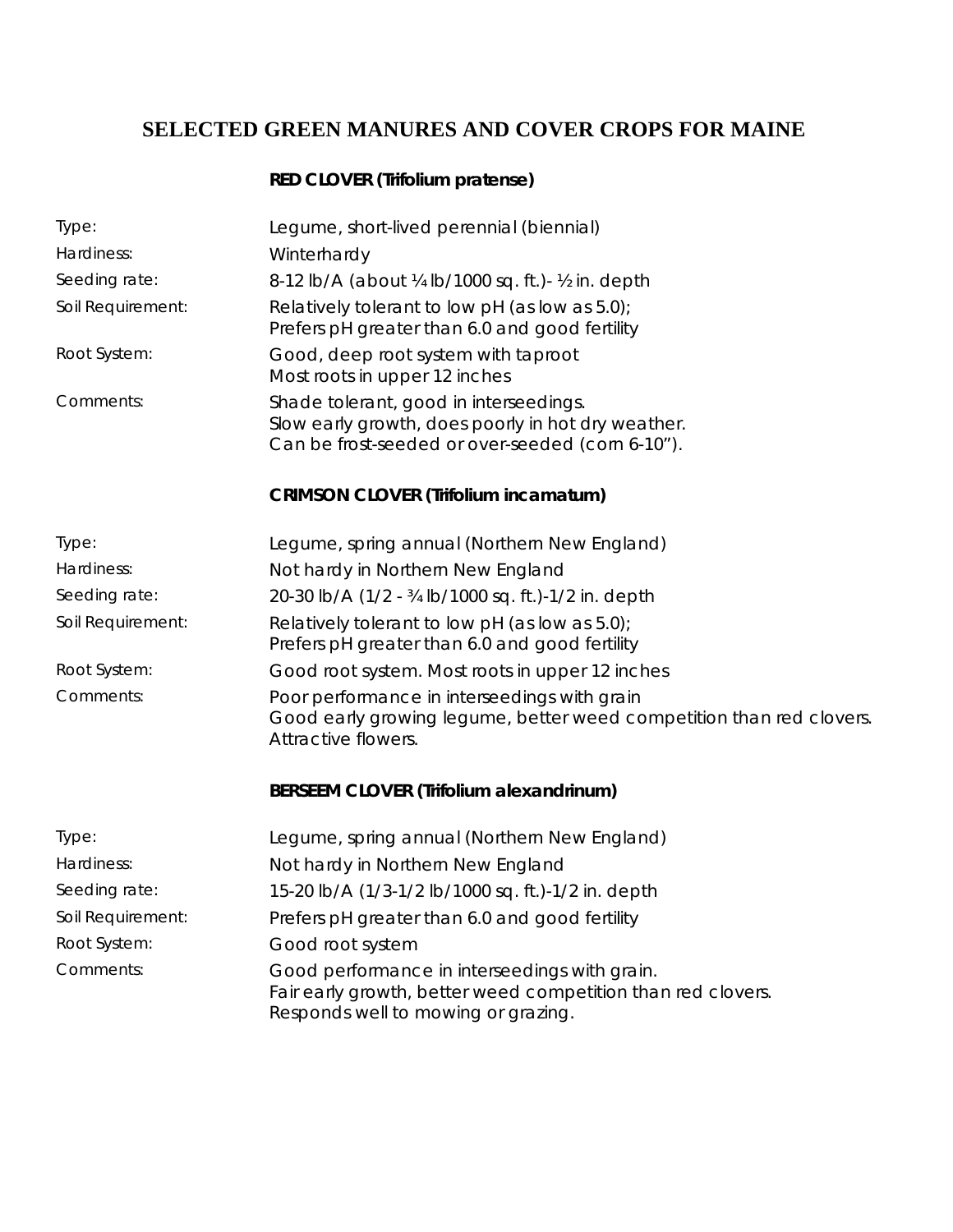#### **HAIRY VETCH (Vicia villosa**)

Type: Legume, vigorous vines Hardiness: Variable in Northern New England Seeding rate: 50-60 lb/A (1-1 ½ lb/1000 sq. ft.) - 1 in. depth Soil Requirement: Wide range of soil conditions Root System: Fair root system, 1 to 3 feet deep Comments: Often seeded with rye (56 lb/A) for support (reduce vetch rate to 30 to 40 lb/A). Slow early growth. Strong nitrogen fixer once established. Sensitive to frost heaving.

#### **FIELD PEA-VETCH-OATS (Pisum sativum-Vicia villosa-Avena sativa) (PVO)**

| Type:             | Legume/small grain mix                                                                                                                                                                                                  |
|-------------------|-------------------------------------------------------------------------------------------------------------------------------------------------------------------------------------------------------------------------|
| Hardiness:        | Not winterhardy                                                                                                                                                                                                         |
| Seeding rate:     | 150-30-50 lb (P-V-O)/A (3.5-0.75-1.0 lb/1000 sq ft.)                                                                                                                                                                    |
| Soil Requirement: | Tolerant of a wide range of soil conditions                                                                                                                                                                             |
| Root System:      | Combination of fibrous and deep root systems                                                                                                                                                                            |
| Comments:         | Excellent smother crop.<br>Spring or summer seeding.<br>Produces lush, heavy growth.<br>Can be difficult to incorporate.<br>Field pea not available locally and quite expensive.                                        |
|                   | <b>BUCKWHEAT (Fagopyrum esculentum)</b>                                                                                                                                                                                 |
| Type:             | Non-Legume, summer annual                                                                                                                                                                                               |
| Hardiness:        | Frost sensitive                                                                                                                                                                                                         |
| Seeding rate:     | 50-60 lb/A (1-2 lb/1000 sq.ft.) - 1 in. depth                                                                                                                                                                           |
| Soil Requirement: | Tolerant of wide range of soil conditions.<br>Low soil fertility requirement.                                                                                                                                           |
| Root System:      | Taproot                                                                                                                                                                                                                 |
| Comments:         | Good early growth, good smother crop.<br>Breaks down quickly in soil, easily tilled.<br>Can be double-cropped.<br>Good phosphorus scavenger, first crop on new land.<br>Mow before plant goes to seed (potential weed). |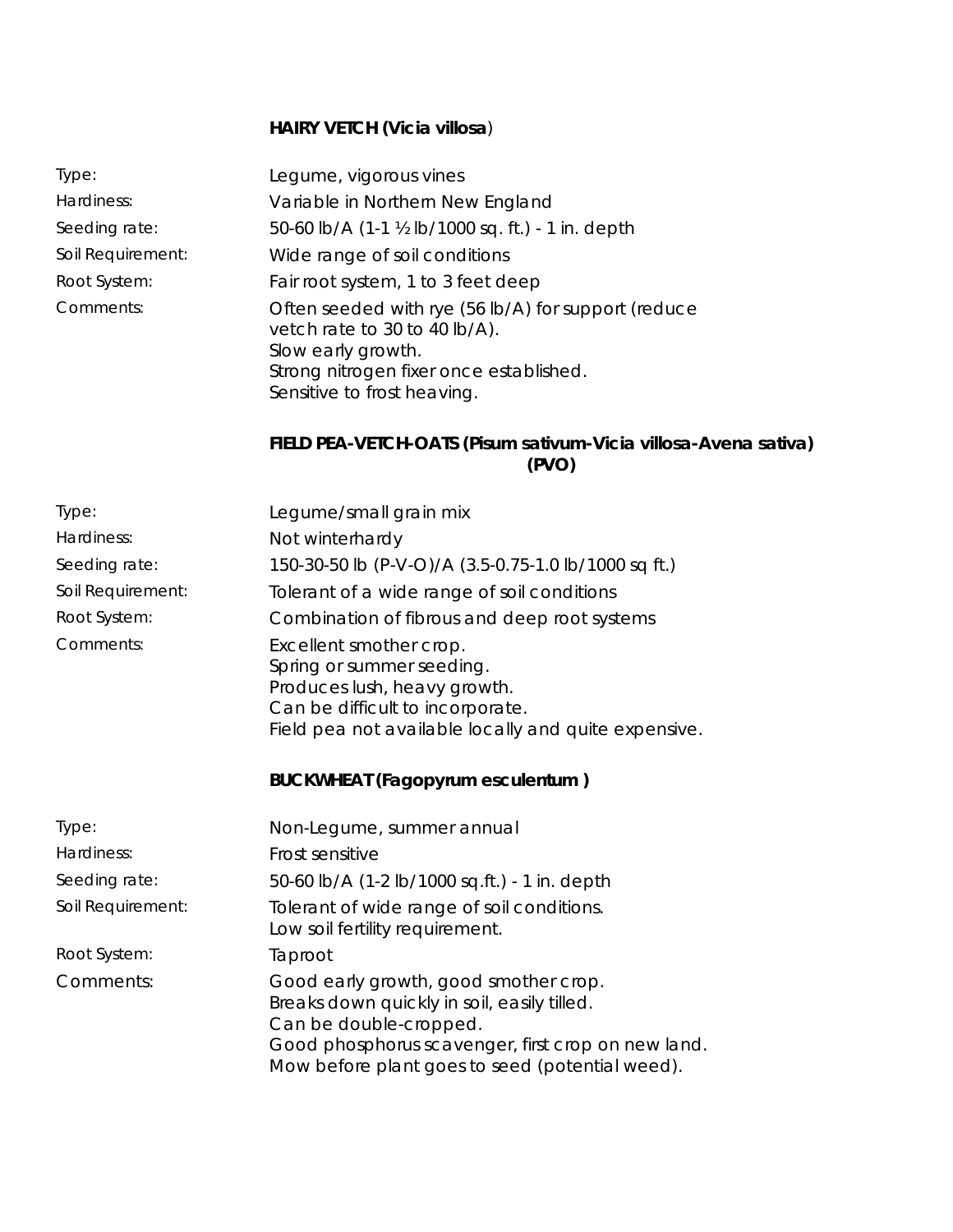## **ANNUAL RYEGRASS (Lolium multiflorum)**

| Type:             | Non-Legume, cool-season grass                                                                                                                                                                                                                             |
|-------------------|-----------------------------------------------------------------------------------------------------------------------------------------------------------------------------------------------------------------------------------------------------------|
| Hardiness:        | Winter hardy in mild climates                                                                                                                                                                                                                             |
| Seeding rate:     | 25-35 lb/A (1/2-1 lb/1000 sq. ft.) - ½ in. depth                                                                                                                                                                                                          |
| Soil Requirement: | Tolerant of wide range of soil conditions.<br>Prefers pH 5.5 to 7.0 with good drainage.                                                                                                                                                                   |
| Root System:      | Fibrous root system                                                                                                                                                                                                                                       |
| Comments:         | Can be grazed, good temporary pasture.<br>Tolerant of intercrops.                                                                                                                                                                                         |
|                   | Can be overseeded into corn at above rate.                                                                                                                                                                                                                |
|                   | SPRING OATS (Avena sativa)                                                                                                                                                                                                                                |
| Type:             | Non-Legume, small grain                                                                                                                                                                                                                                   |
| Hardiness:        | Frost tolerant, but not winterhardy                                                                                                                                                                                                                       |
| Seeding rate:     | 96 lb/A (2.5 lb/1000 sq. ft.) - 1 in. depth                                                                                                                                                                                                               |
| Soil Requirement: | Tolerant of wide range of soil conditions.<br>Does well pH 5.0 to 7.0.                                                                                                                                                                                    |
| Root System:      | Fibrous root system                                                                                                                                                                                                                                       |
| Comments:         | Grain crop that can be grazed.<br>Good nurse crop for legumes.<br>Excellent fall cover if seeded to allow 30 to 40 days<br>growth (6-12"), will form dead mulch in spring.<br>Good smother crop or green manure.<br>Barley is similar, but needs pH > 5.5 |